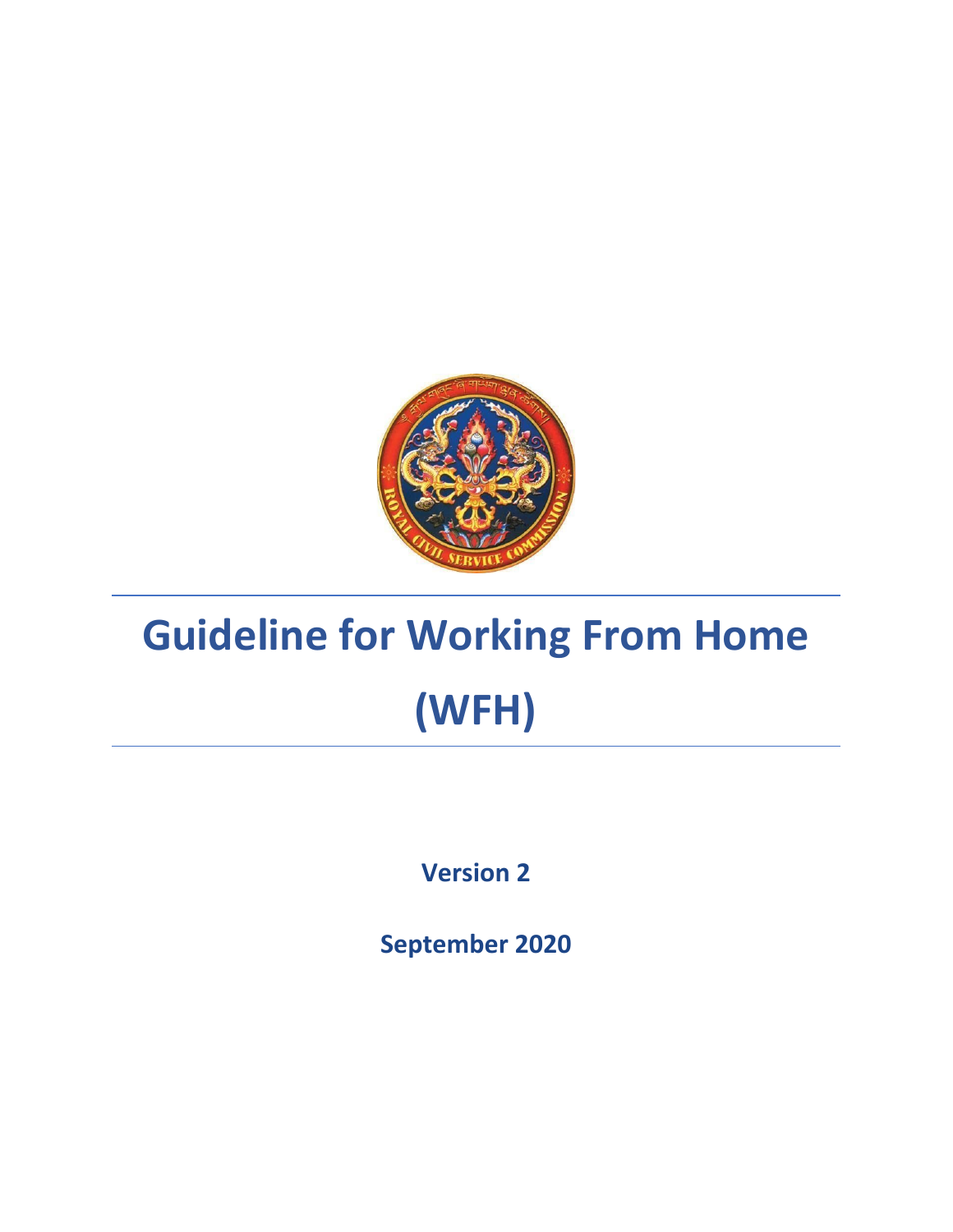## **Guideline for Working From Home (WHF) in Civil Service during the "new normal"**

#### **Contents**

- 1. Objective of WFH
- 2. Ground rules for WFH
- 3. Management Processes for WFH
- 4. Use of WFH Toolbox
- 5. Accountability and Productivity Measures

#### **1. Objective of WFH**

This guideline for WFH is for all Civil Service Agencies as a default means to:

- Continue to deliver services during and post lock-down period
- Maintain safe physical distancing in the workplace after easing of the lockdown to reduce the spread of COVID-19.

The guideline is to help Agencies outline the protocols of official communications and reporting, fixing accountability, protocol on document movement and protocol on use of government resources while WFH. WFH can be for the entire staff during the lock-down phases and for split teams and primary caregivers such as staff who have breastfeeding babies, children below age of one and those who have serious health issues after the reopening.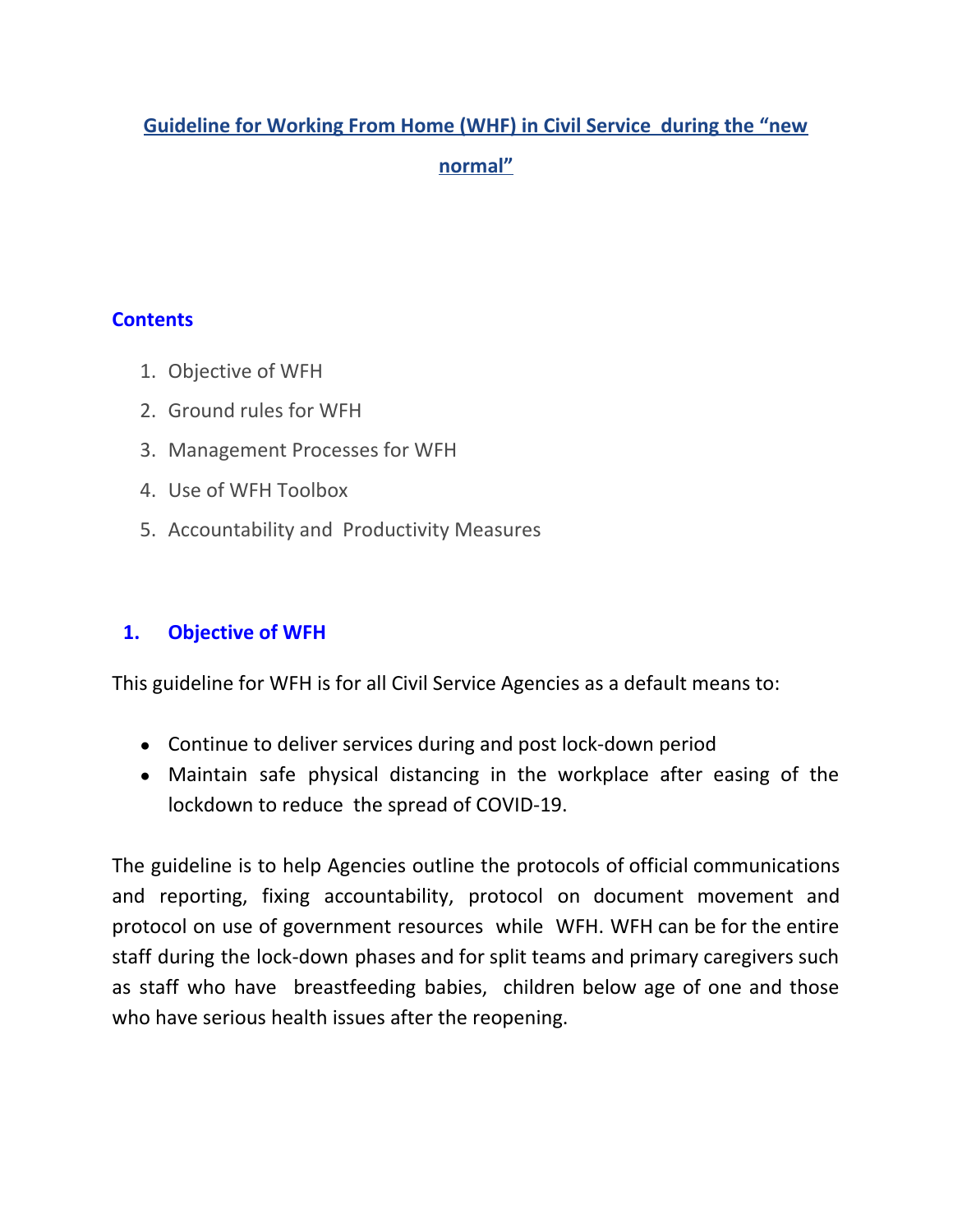Every Agency has its own requirements, processes and practices, therefore they must customise this broad guidelines by adding details that are specific to their own requirements. The following steps must be initiated to be prepared for WFH after mapping out tasks and people:

#### **2. Set ground rules for WFH**

This should help to set expectations between managers and team members.

#### 2.1 **WFH Schedule for Divisions/Services**

- Document the default expectations in a shareable document.
- Managers to sit with their team to come up with an agreed "WFH Hours and rules of engagement" document. This must be shared through a common folder that everyone can easily refer to.
- Develop WFH Schedule to include the list of activities with deadlines by Divisions/Services/Sectors and activities allocations for staff on a weekly basis. This would be applicable for those WFH and working in Split teams.

#### **2.2 Set ground rules for team communication**

Setting ground rules for team communication goes a long way in making sure your team is productive and happy. Communication is critical for effective coordination and operationalising any plan in a short span of time and at any hour of the day. When operating WFH, we need to keep in mind that the kinds of nuanced communication you get in an office setting doesn't translate online. Therefore, setting up communications protocols in advance is most critical and preparedness is key to keeping communication lines live and active.

As such it is critical to identify what are the best tools to use and when to use it? Is the information time sensitive? Why is it important? It helps to set expectations between managers and team members.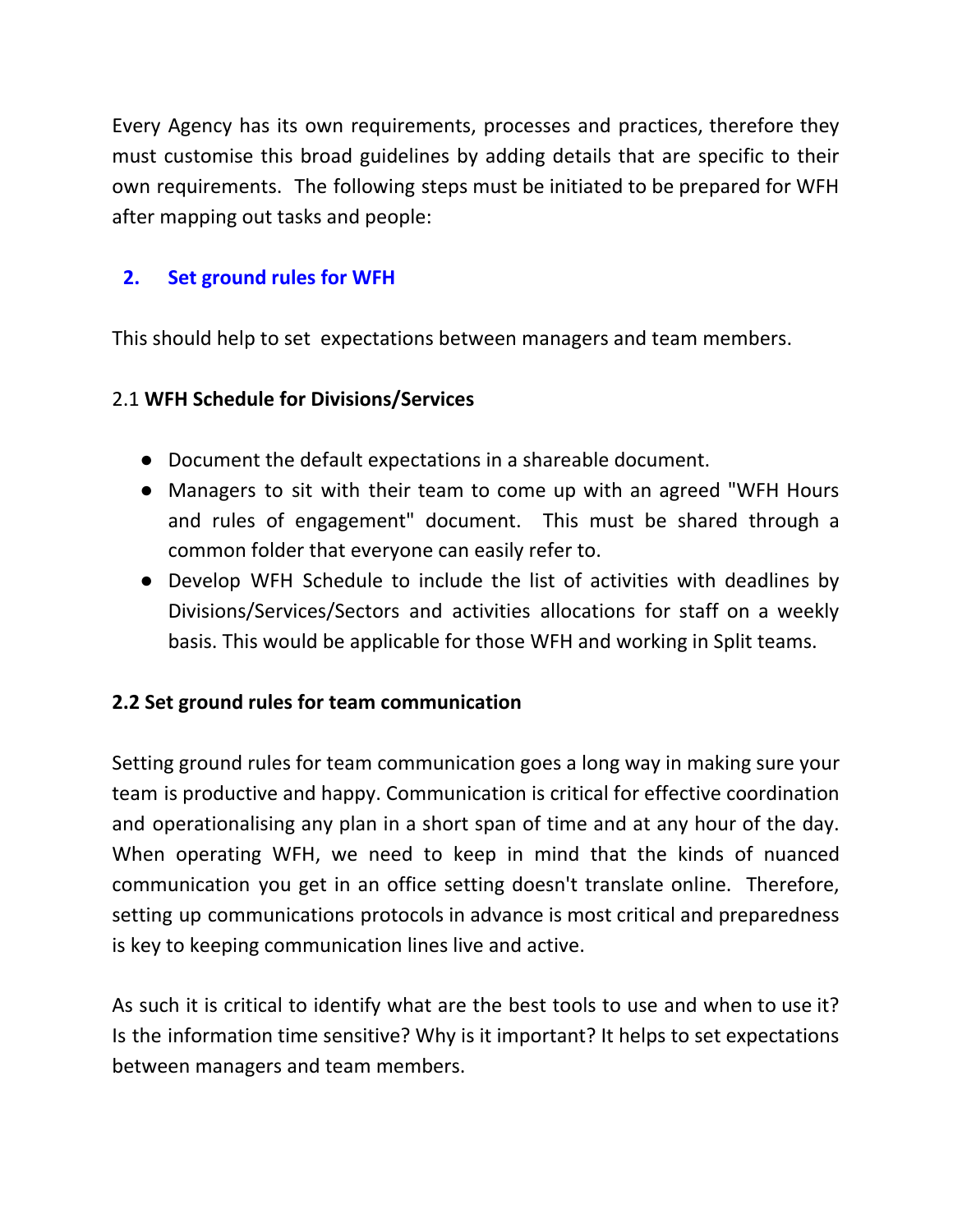On the choice of communication tools, please Refer to the WFH Toolbox section of this document (*in Section 5.2* ).

The communications plan shall include :

● A file(s) that contain the communication details which the HRD/HRS shall compile and share in common folder with viewing rights to all in the organisation:

| Name | Designation | Mobile<br><b>No</b> | Email | TrueConf<br>ID/Skype/G<br>oogle<br>meet/Email | WhatsApp<br>/Msg | Emergency<br>Contact other<br>than<br>Employee |
|------|-------------|---------------------|-------|-----------------------------------------------|------------------|------------------------------------------------|
|      |             |                     |       |                                               |                  |                                                |
|      |             |                     |       |                                               |                  |                                                |

Identify the Primary communication channels and applications. It must be decided in advance what will be the primary channels of communication. While multiple communication channels can be explored, a primary means of communication is important.

#### **3. Set management procedures**

#### 3.1 **Task management procedures**

Document the steps that employees need to follow to complete a certain task. Divisions/Teams can make their own *internal protocol* and understanding.

#### 3.2 **Motivation and guidance**

Provide tools to help employees to make WFH comfortable and accessible.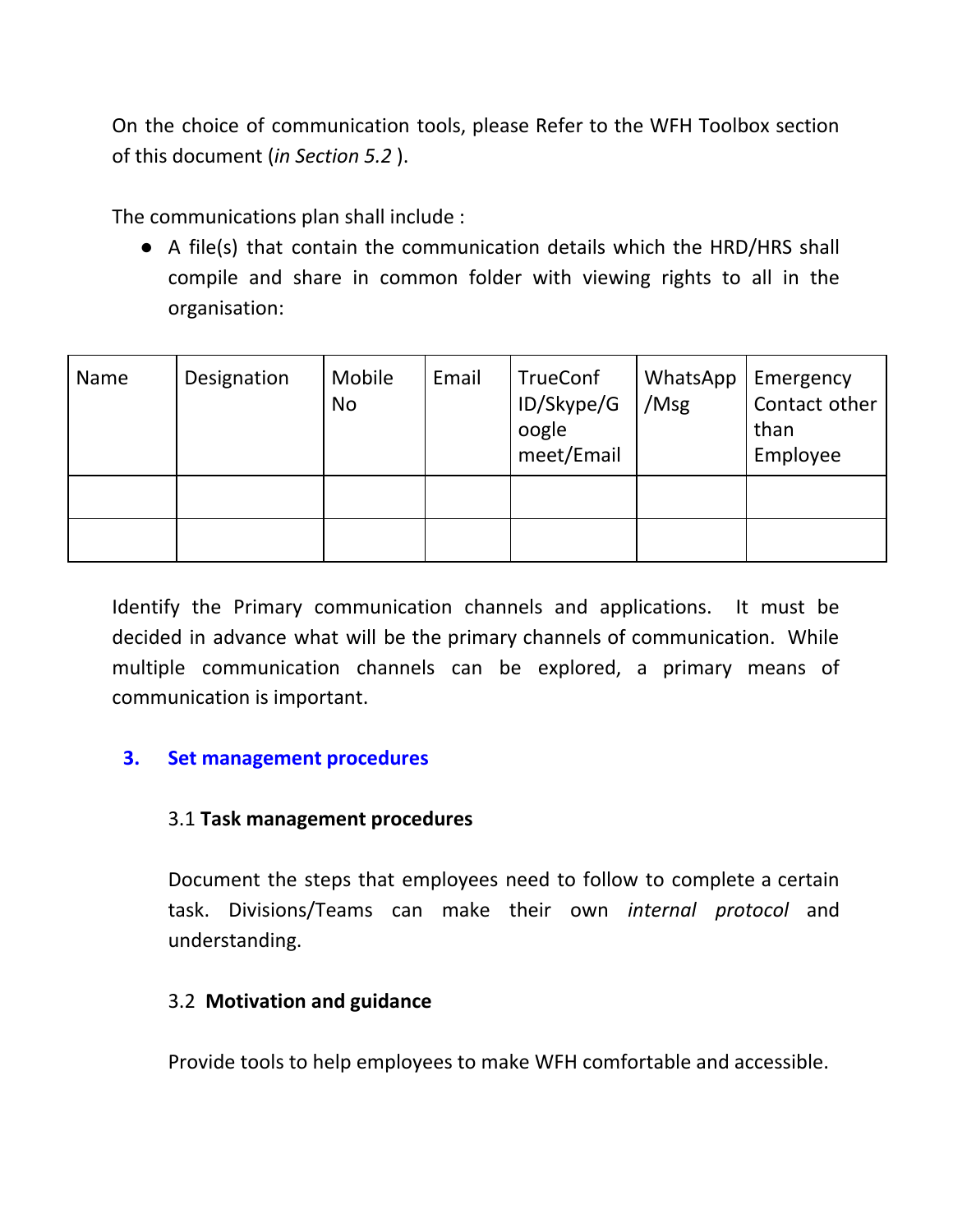Supervisors should make themselves available for virtual hangouts, the frequency decided according to their respective needs– to guide,coordinate and motivate team members, provide a conducive environment to brainstorm and make work from home productive.

3.3 **Weekly 1-on-1s** – with team members to chat about how work is going.

#### 3.4 **Role of Tech Teams**

ICT Teams should make themselves available to support the other team members and provide technical support. ICT teams can support to make:

- Fix ICT System user rights and accountability for WFH
- Protect information and documents for common/shared services.
- Make the manual processes to fit the WFH as far as possible
- Generate daily system user reports and share with supervisors

#### **3.5 Document movement protocol**

Agencies should institute protocol for document movement between the office and home. If possible one person among a team/division should be identified for maintaining the records of document movement and proper accountability. In our efforts to facilitate WFH, we must not forget to prioritise proper management of documents and files.

Agency should also classify those documents that cannot be taken home.

#### **4. WFH Toolbox**

In a remote team, you'll need the right tools to make sure everyone stays on the same page and can continue to execute efficiently.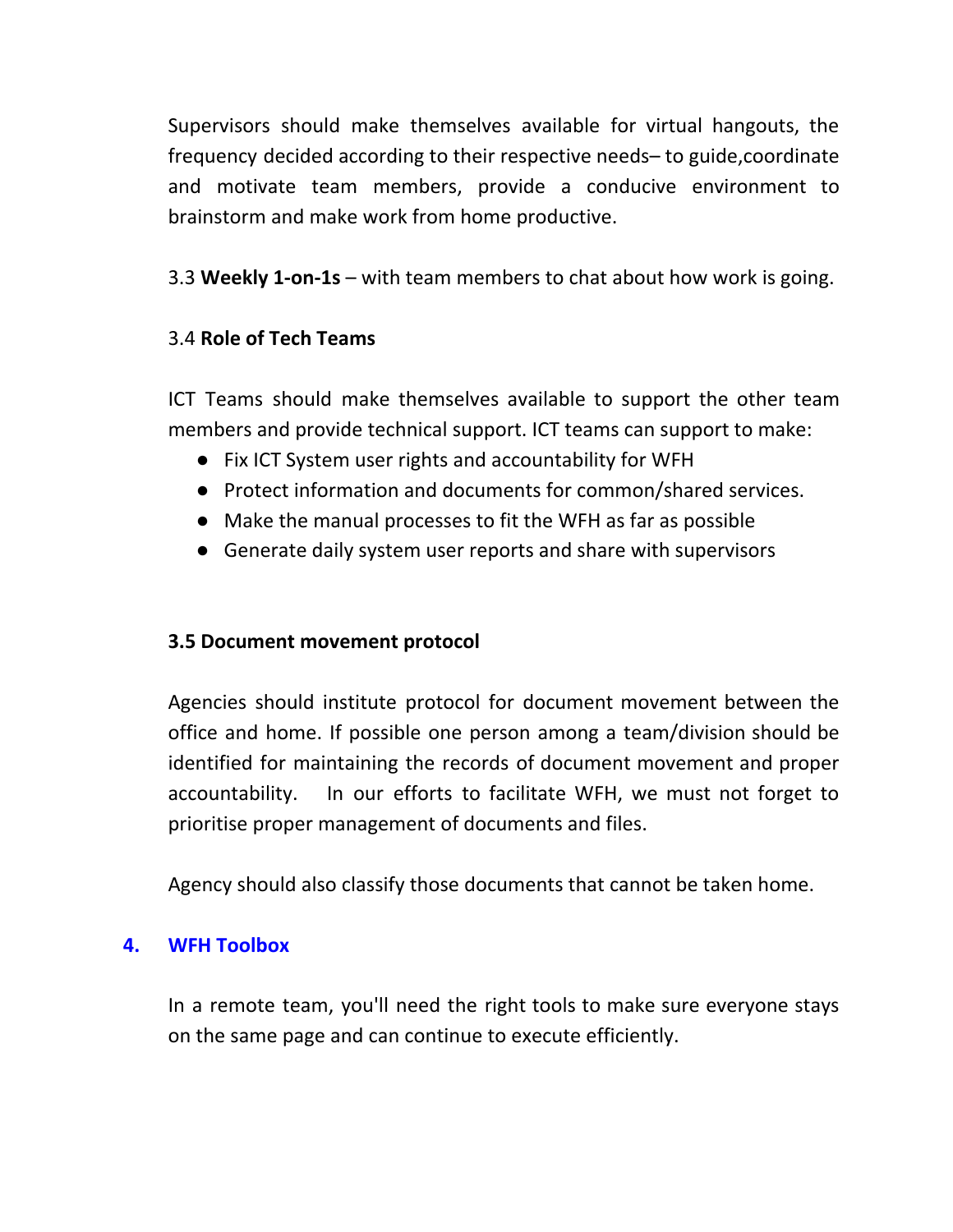Identify tools that your team is familiar with. Some handy tools that make WFH successful are listed for your reference:



- Use official group chats for seeking common clarifications or cross-platforms with mobile apps
- Set-up accountability for outgoing official decisions
- Create channel of communication for queries and client response mechanism
- Establish protocol for how and when teams will coordinate and meet.
- Remote yet collaborative working
- Data security-It has been possible to build a network of apps tailored to our workflows using the best tool for each job with Google authentication for single sign-on (only one login to Google Chrome to access them all) and integrations between the services. This allows for a single point of entry for data while allowing access to it from wherever it is relevant.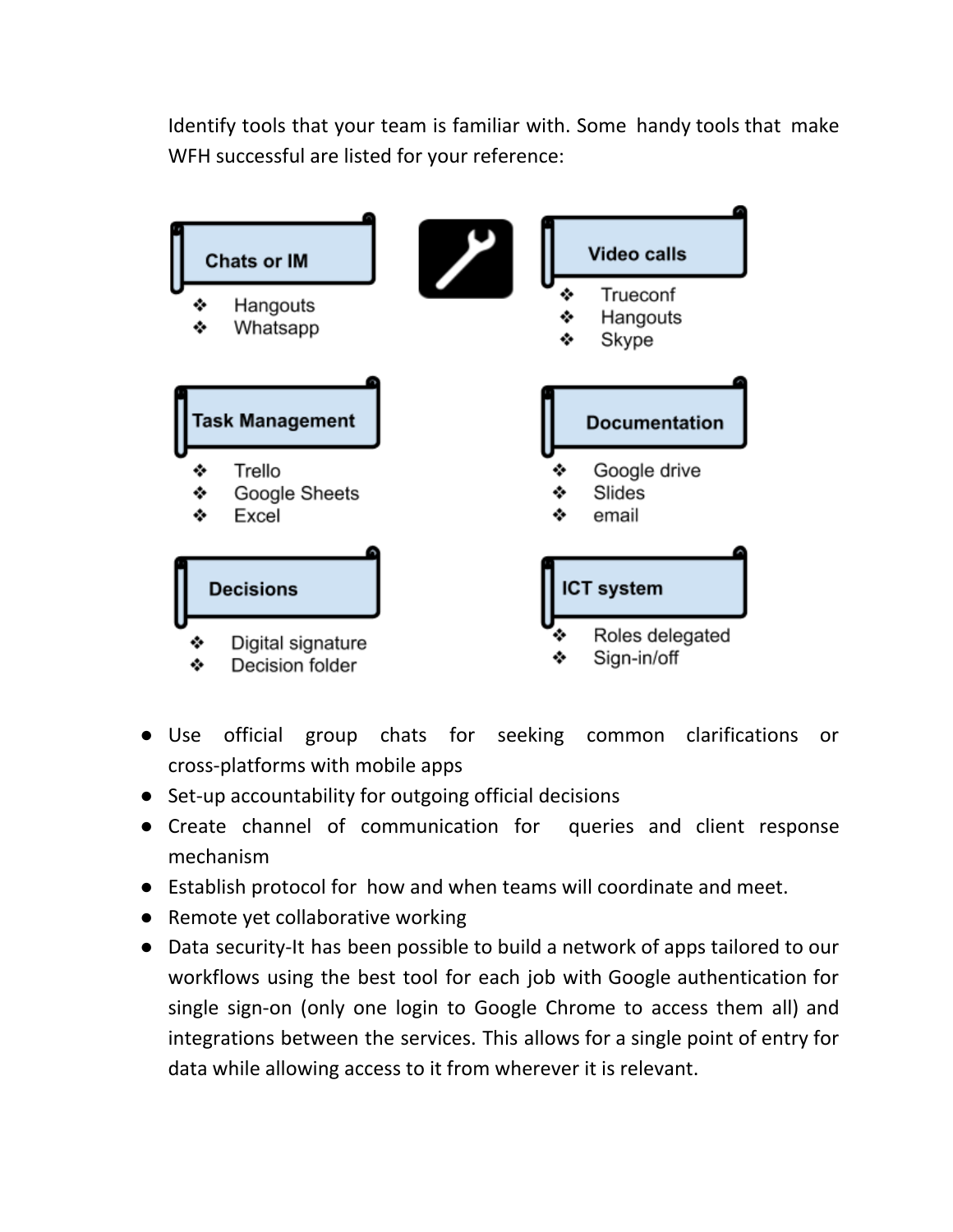● Create a simple online dispatch number system so that there is no disruption in outgoing mails.

Assess the comfort level with specific applications, such as video conferencing and other collaboration/communication platforms. Where you find gaps, provide training and opportunities for practice before people need to use them to reduce inefficiency. Identify devices owned by the organization that people could use and clarify acceptable "bring your own" phone and laptop options.

#### **Safety and Security Considerations**

# **Safety and Security Considerations**

#### $Do(s)$

- Review privacy policy and settings when using new applications
- **Enforce use of multi-factor** authentication (MFA) to secure your credentials
- Keep your antivirus up-to-date.
- Maintain offline backup of your important work.
- Ensure to turn on your AV when downloading files. Pay extra attention to what you are downloading (Some files could be malware).

#### Don't(s)

- Do not share your personal information or credentials online.
- Do not click on unverified links shared by friends or colleagues especially related to CoVID-19 as it could be a phishing email.
- Do not forward misinformations related to CoVID-19. Fact check with reputable sources such as the Ministry of Health, or the WHO.
- Do not visit unnecessary websites.

*Agency may refer to the RCSC Technical Guideline for WFH, attached with this document for setting up your own Remote Tools.*

#### **5. Accountability and productivity management**

5.1 **Accountability System** – develop accountability metrics that align with your team's priorities and values. This helps your team to focus on the right things. Set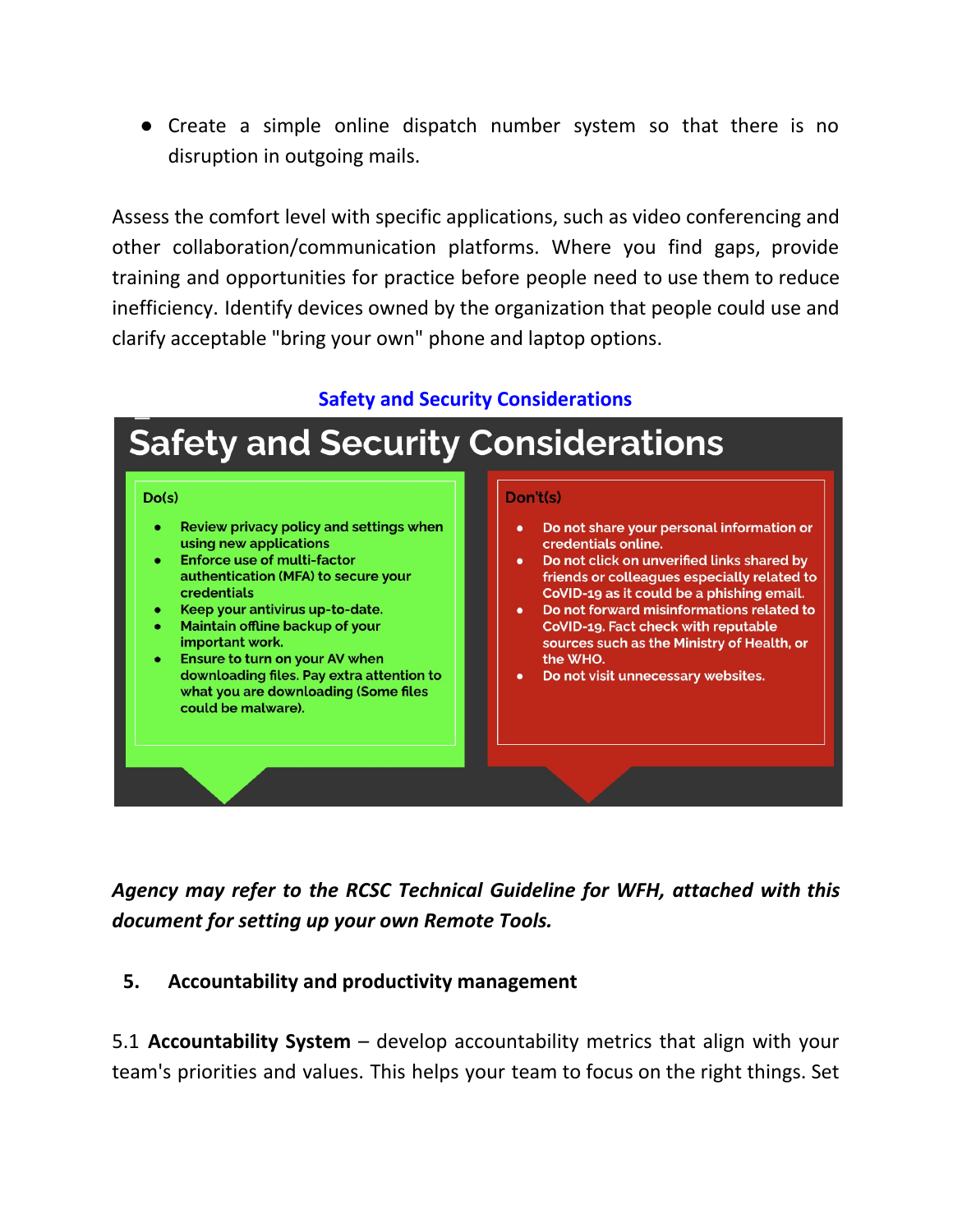out- Check-ins & Check-outs time, Pre-empt a set time for calls – E.g., every 2 hours, be available for a phone call.

#### **5.2 Staff's WFH Schedule**

In line with the WFH Schedule drawn by Divisions/Services/Sectors, every staff shall be required to list tasks to be completed with a deadline and can be verified by the supervisor as shown below.

| <b>Task</b>           | <b>Work progress</b>                          | <b>Deadline</b> | <b>Means of</b><br>verification |
|-----------------------|-----------------------------------------------|-----------------|---------------------------------|
| Email & messages      | Eg. Responded<br>to 5 emails                  |                 |                                 |
| <b>Meetings</b>       | <b>HRC</b>                                    |                 |                                 |
| Desk review/proposals | Completed the<br>draft and shared<br>by email |                 |                                 |

#### 5.3 **Jot-down meeting minutes**

Have your meeting minutes in a shared doc. that the team can refer to. In the event if a team member couldn't sit in for an important virtual meeting, you can use Zoom's/Google Hangouts auto-record feature so they can playback to keep themselves in the loop.

#### 5.4 **Communicate and document tasks**

Keep your teammates and supervisors updated of your daily activities either by sharing them in the assigned task management tool or sharing the above WFH Schedule.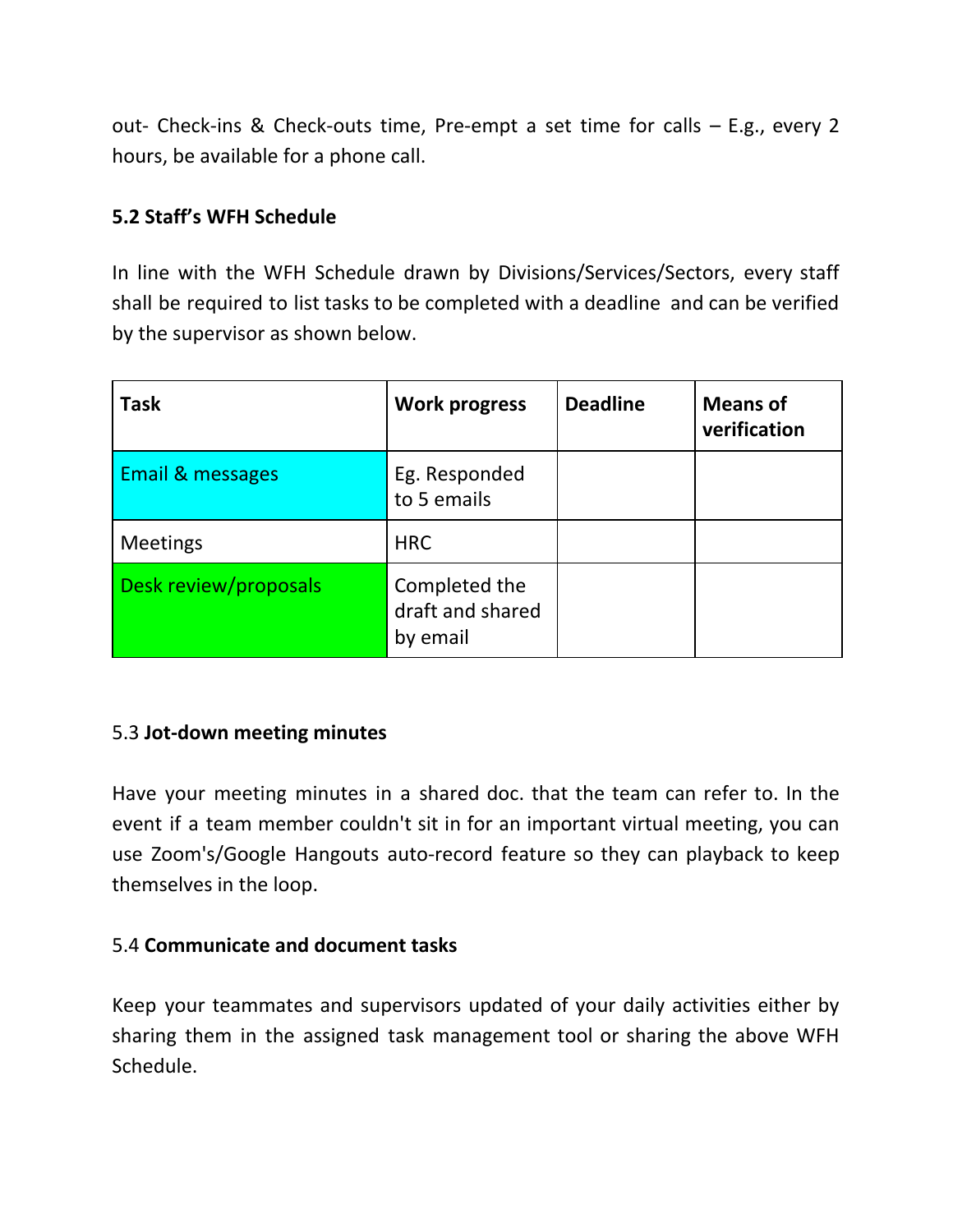#### **6. Resources for WFH**

Agencies in discussion with their staff must ensure that they have the necessary facilities like computers/laptops to work from home.

### **7. General Do's and Don'ts**

| Do                                                                                                                                                                                      | Don't                                                                                                                                                                               |
|-----------------------------------------------------------------------------------------------------------------------------------------------------------------------------------------|-------------------------------------------------------------------------------------------------------------------------------------------------------------------------------------|
| Stay Home and limit the number of visitors<br>coming into your space to only very essential<br>visitors.                                                                                | Organise or attend social gathering like<br>dinner parties, meeting up with friends or<br>make unnecessary visits to hospitals and<br>other public places                           |
| Plan gainful engagements or pursue hobbies<br>like reading, listening to music, writing or<br>giving time to family and children.                                                       | Get into alternate employment/engagements<br>like operating businesses, driving taxis,<br>manning shops or working in any commercial<br>establishments etc.                         |
| Maintain at least 6 feet distance from others<br>when going out to do essential errands such<br>as buying food, get necessary health care,<br>take care of relatives, etc.              | Engage in contact sports like playing football,<br>volleyball, or other group games like<br>Khuru/Archery etc where there is possibility<br>to come into close contacts with others |
| Maintain personal hygiene like washing<br>hands frequently for at least 20 seconds and<br>using hand sanitizer                                                                          | Leave the duty station without informing<br>immediate supervisor                                                                                                                    |
| Keep yourself healthy through exercise like<br>solitary walks or jogs and having a balanced<br>diet.                                                                                    | Change contact addresses or contact<br>numbers without prior information to your<br>immediate supervisor                                                                            |
| Keep updated about organisational activities<br>and be ready to be called to duty at any time.                                                                                          | Use public transportation (Bus, Taxis)<br>unnecessarily                                                                                                                             |
| Update yourself with the news and follow<br>BBS, the Ministry of Health Facebook page<br>and website and PMO's facebook page and<br>twitter handle for updates on Covid 19<br>outbreak. | Spread rumours and fake news which might<br>lead to unnecessary fear and panic amongst<br>the public.                                                                               |
| Seek appropriate medical assistance if you<br>develop flu like symptoms                                                                                                                 |                                                                                                                                                                                     |